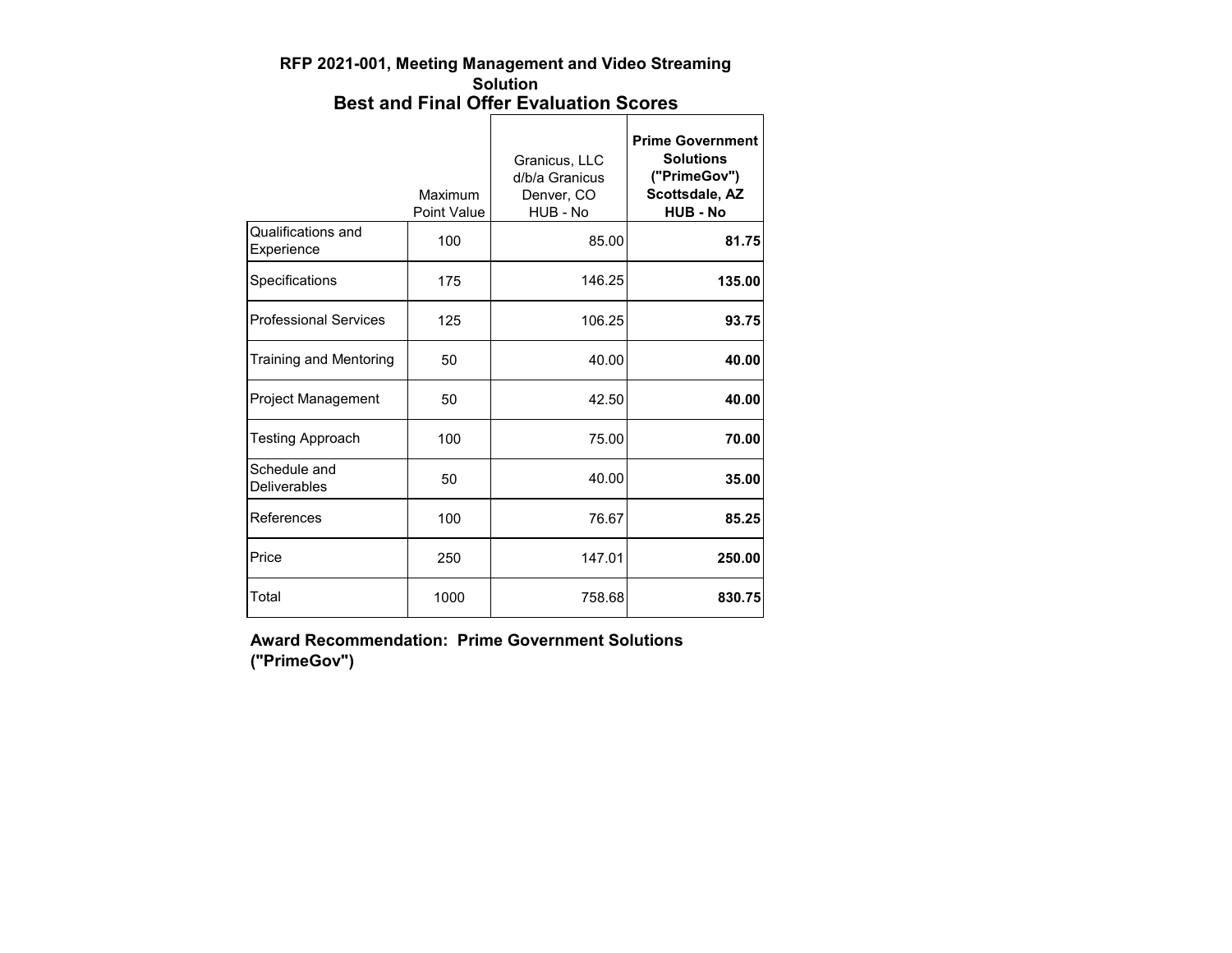### **RFP 2021-001, Meeting Management and Video Streaming Solution**

|                                  | Maximum<br>Point Value | Granicus, LLC<br>d/b/a Granicus<br>Denver, CO<br>HUB - No | <b>Prime Government</b><br>Solutions ("PrimeGov")<br>Scottsdale, AZ<br>HUB - No | PROVOX Systems,<br>Inc.<br>McKinney, TX<br>HUB - No | Swagit Productions,<br><b>LLC</b><br>Dallas, TX<br>HUB - No |
|----------------------------------|------------------------|-----------------------------------------------------------|---------------------------------------------------------------------------------|-----------------------------------------------------|-------------------------------------------------------------|
| Qualifications and<br>Experience | 100                    | 85.00                                                     | 81.75                                                                           | 41.00                                               | 43.00                                                       |
| Specifications                   | 175                    | 146.25                                                    | 135.00                                                                          | 68.75                                               | 66.25                                                       |
| <b>Professional Services</b>     | 125                    | 106.25                                                    | 93.75                                                                           | 56.25                                               | 56.25                                                       |
| Training and Mentoring           | 50                     | 40.00                                                     | 40.00                                                                           | 22.50                                               | 20.00                                                       |
| Project Management               | 50                     | 42.50                                                     | 40.00                                                                           | 17.50                                               | 22.50                                                       |
| <b>Testing Approach</b>          | 100                    | 75.00                                                     | 70.00                                                                           | 40.00                                               | 50.00                                                       |
| <b>Schedule and Deliverables</b> | 50                     | 40.00                                                     | 35.00                                                                           | 17.50                                               | 22.50                                                       |
| References                       | 100                    | 76.67                                                     | 85.25                                                                           | 79.17                                               | 56.50                                                       |
| Price                            | 250                    | 64.72                                                     | 97.83                                                                           | 179.24                                              | 250.00                                                      |
| Total                            | 1000                   | 676.39                                                    | 678.58                                                                          | 521.91                                              | 587.00                                                      |

# **Presentation and Demonstration Evaluation Scores**